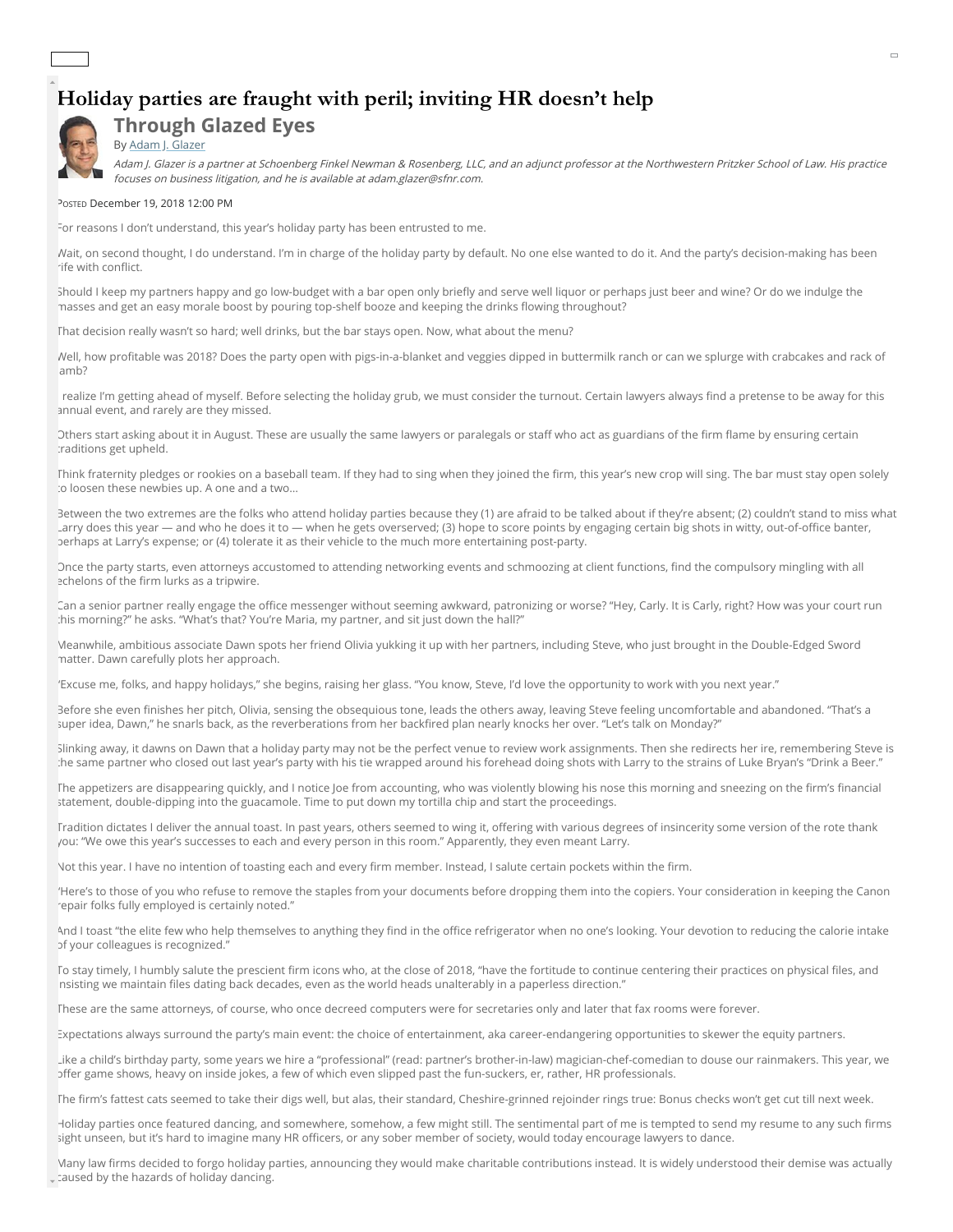Soon after the bar closes, talk of the post-party spreads and the place starts to empty out. Another holiday party is in the books, yet minefields persist. Departing attorneys must decide who gets a hug and who merely a wave or nod.

Lawyers with enough gumption (or consumption) to try grooving to Cardi B's "I Like It" at a 2018 holiday party probably lack as much good sense as rhythm or

Those over a certain age are regarded as safe to hug; so too those of the same sex. As for everybody else? Unsure what HR recommends, I usually avoid making this call with an inconspicuous early exit.

This year, however, I must stay to settle the firm bill and, thus, find myself giving and receiving too many uncertain hugs. Turning to my friends from HR for some advice, I discover most have inconspicuously exited early.

The only one left? The Director. Approaching, I begin: "Happy holidays, Larry."

perhaps take to the oor secretly aiming to increase their rm's philanthropy in 2019.



## **LAWYER-TO-LAWYER REFERRAL**



Our experienced immigration attorneys are available to accept referrals in a wide [spectrum of immigration and naturalization](https://display.lawbulletin.com/www/delivery/ck.php?oaparams=2__bannerid=2807__zoneid=264__cb=91b4e67f45__oadest=https%3A%2F%2Fazitalaw.com%2F) legal issues.



## Chicago Daily Law Bulletin.

Be in the know. These must-read insider briefings will keep you

informed of the latest legal developments in Chicago. Sign up today!

Afternoon Headlines **sign up sign up sign up sign up sign up sign up sign up sign up** 

Chicago Daily Law Bulletin 415 N. State Street, Chicago, Illinois 60654-4674 [312-644-7800](tel:+13126447800) – tel 312-644-4255 – fax